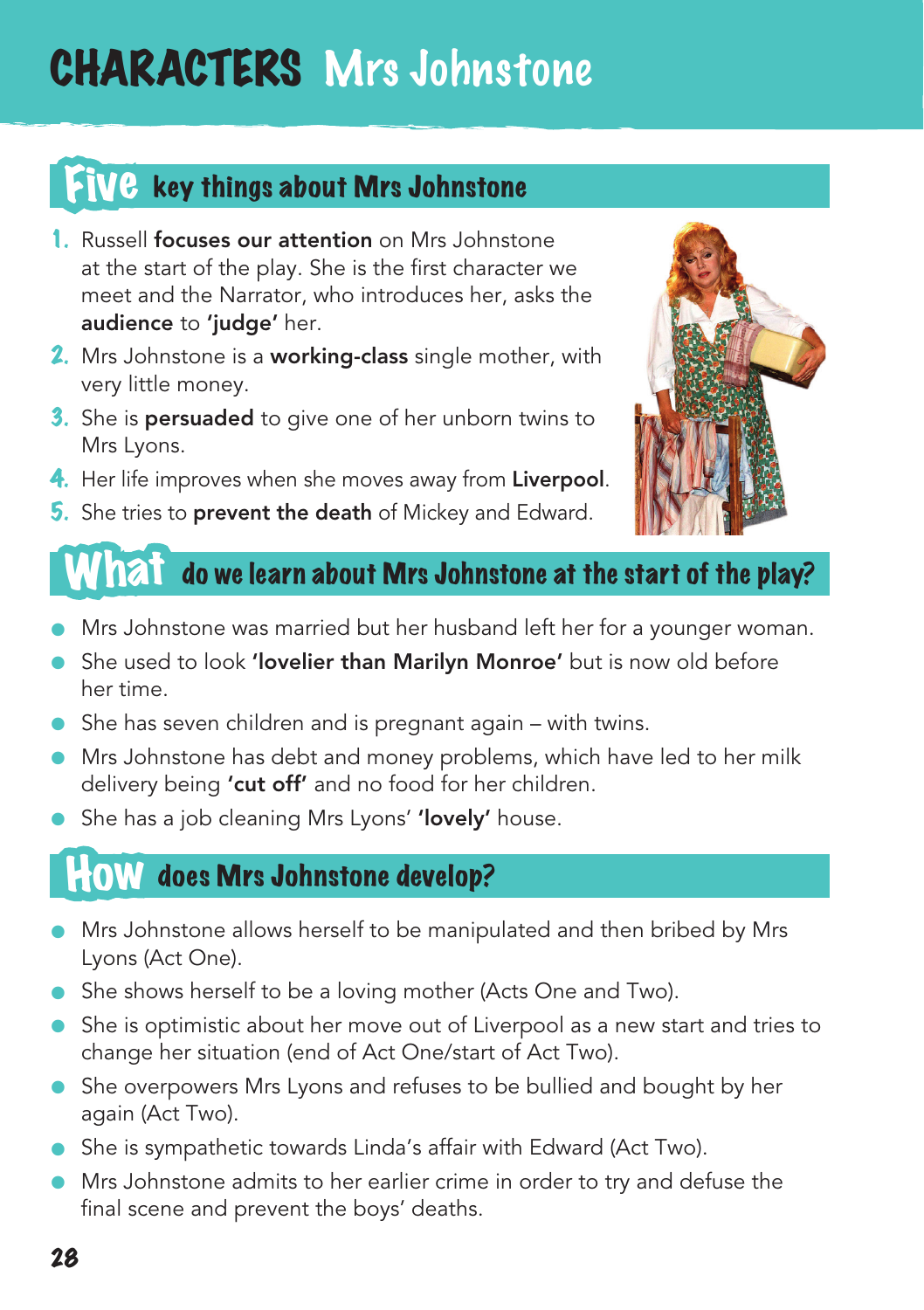#### CHARACTERS Mrs Johnstone

### Five key quotations

- 1. Initial description of Mrs Johnstone: '*She is aged thirty but looks more like fifty*.' (Act One)
- 2. Mrs Johnstone is poor: 'If I'm careful we can just scrape by*'* (Act One)
- 3. Mrs Johnstone is superstitious: 'you never put shoes on the table.' (Act One)
- 4. Mrs Johnstone is loving: *'She takes him. Cradles him, letting him cry*' (Act One)
- **5.** She struggles to accept the deaths of her sons: 'Tell me it's not true. Say it's just a story.' (Acts One and Two)

# Note it!

Russell hints that Mrs Johnstone is Catholic through her picture of the Pope. This helps explain her fear of going against something she 'swore' to do on the Bible.

# Exam focus

#### How can I write about Mrs Johnstone at the start of the play? And Ao2

You can comment on how Russell presents Mrs Johnstone as unkind and unlikeable.

At the start of the play, Russell presents Mrs Johnstone as an unlikeable character. When the Narrator introduces her he calls her a 'mother so cruel', leading the audience to expect a selfish and unloving, unlikeable mother. The use of the adjective 'cruel' builds tension and expectation but is misleading and the audience comes to realise she is after all a sympathetic character.

Topic sentence refers to specific point in play

Relevant quotation is fluently embedded

Explains in more detail

Analyses Russell's choice of language

## Now you try!

Finish this paragraph about Mrs Johnstone later in the play. Use one of the quotations from the list.

Russell shows Mrs Johnstone to be a loving mother when . .

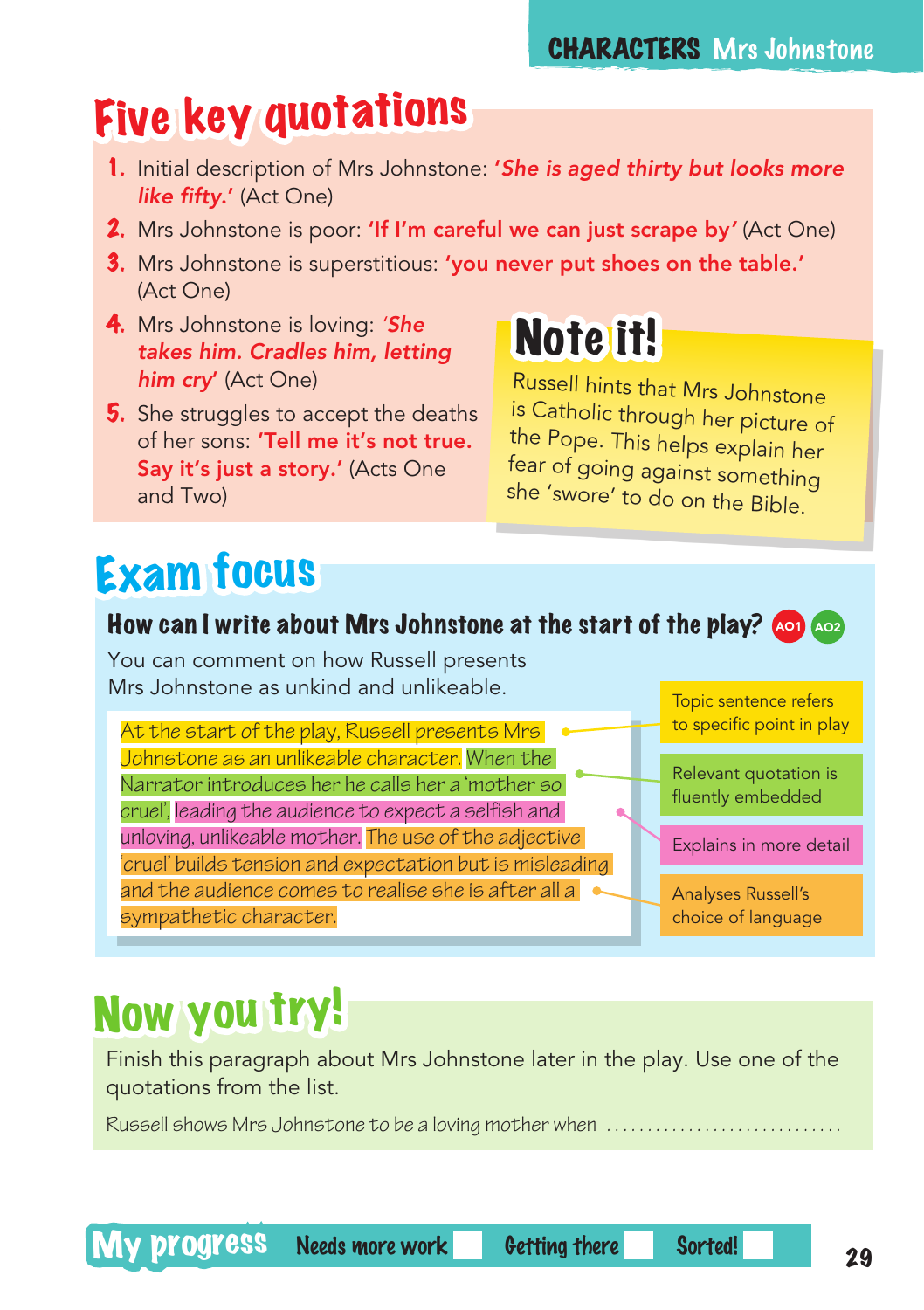# THEMES Class

### key things about the theme of class

- 1. The Johnstones represent the working class; the Lyons represent the middle class.
- 2. Russell makes a clear link between class, money and power.
- **3. Different life opportunities** are shown to be available to the different classes.
- 4. Russell suggests people from different classes look and behave differently.
- **5.** The Lyons and the Johnstones are **stereotypes of their class** so that the audience is in no doubt of their social status.

### are the different classes presented?

- Mrs Johnstone, representing the working class, struggles to pay her bills and is under threat from 'the welfare'.
- Mrs Lyons represents the middle class. She lives in a 'lovely' house, has a cleaner and can ask her husband for money.

### is the link between class, money and power?

- **Mrs Lyons has power over Mrs Johnstone** because she employs her.
- Mrs Lyons uses her wealth to persuade Mrs Johnstone to give her a baby, then twice attempts to bribe her further.



- $\bullet$  The Lyons can afford to move to the countryside quite easily. In contrast, Mrs Johnstone cannot even afford to keep both the twins.
- Edward goes to private school, then on to university and a professional job. Mickey attends a secondary modern school and, with no further educational opportunities, ends up in a factory 'makin' up boxes'.

### is social class associated with behaviour?

- Mrs Johnstone believes a son brought up by the Lyons wouldn't swear.
- The language used by the Policeman shows his prejudice and class-based expectations of the boys' behaviour.
- $\bullet$  The Johnstones fulfil a stereotype of working-class people being scruffy. Mickey sings about wanting to 'wear clean clothes' like Edward.